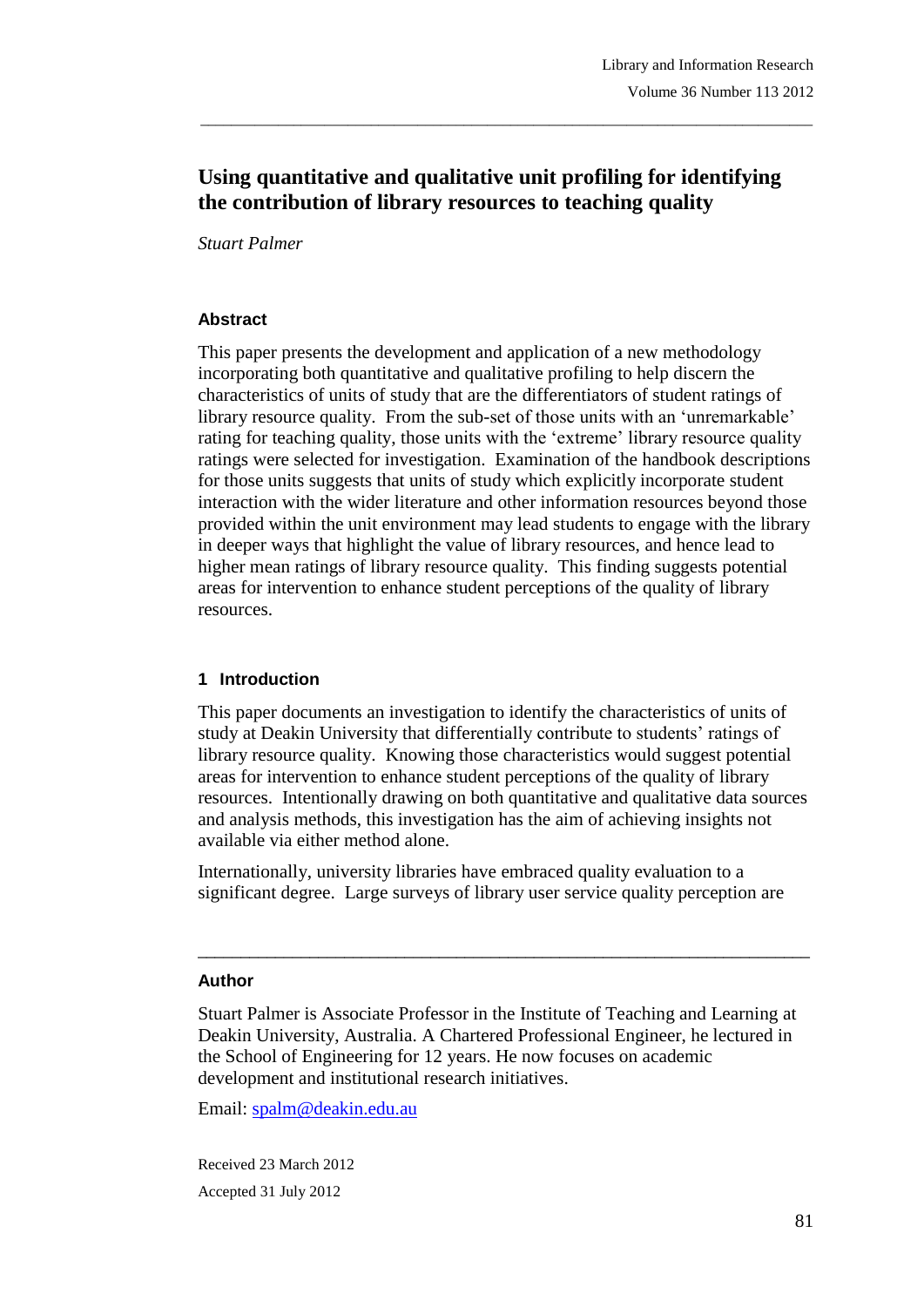frequently employed. Internationally the LibQUAL+ survey run by the US Association of Research Libraries (ARL) is commonly used (Cook et [al., 2001;](#page-15-0) [Thompson, Cook & Kyrillidou, 2006;](#page-17-0) [Walters, 2003\)](#page-17-1). In the UK the Society of College, National and University Libraries (SCONUL) satisfaction survey has been frequently used [\(Crawford, 2003\)](#page-15-1). In Australasia the Council of Australian University Librarians sponsors the use of the Insync survey (Horn, Calvert  $\&$ [Ferguson, 2009;](#page-16-0) [Zauha & Potter, 2009\)](#page-17-2). These surveys have their foundation in the generic SERVQUAL service quality framework [\(Parasuraman, Zeithaml &](#page-17-3)  [Berry, 1988\)](#page-17-3). The SERVQUAL methodology is based on identified domains of service quality, and within these domains users provide ratings of both their expectations and their actual experiences. The difference between the ratings of expectation and experience is referred to as the gap or 'disconfirmation'. Where the rating of actual experience is significantly lower than the expectation rating, this is suggested to indicate an area for action to improve service performance. In addition, absolute performance ratings can be used as a point of comparison to benchmark against other libraries.

\_\_\_\_\_\_\_\_\_\_\_\_\_\_\_\_\_\_\_\_\_\_\_\_\_\_\_\_\_\_\_\_\_\_\_\_\_\_\_\_\_\_\_\_\_\_\_\_\_\_\_\_\_\_\_\_\_\_\_\_\_\_\_\_\_\_\_\_\_\_\_\_\_\_\_\_\_\_\_

Although SERVQUAL-type service quality surveys are widely used, the underpinning methodology has been criticised on many bases, including theoretical, methodological and psychometrical [\(Brown, Churchill Jr & Peter,](#page-15-2)  [1993;](#page-15-2) [Buttle, 1996;](#page-15-3) [Chen, Gupta & Rom, 1994\)](#page-15-4). The application of the SERVQUAL framework to measure service quality in higher education has been found to have limitations, both generally [\(Li & Kaye, 1998\)](#page-16-1), and specifically in the context of academic libraries [\(Nitecki, 1996\)](#page-16-2). Being derived from the SERVQUAL framework, the LibQUAL+ survey (and its kin) inherits many of the same theoretical criticisms [\(Jayasundara, 2011\)](#page-16-3), and also has others [\(Walters,](#page-17-1)  [2003\)](#page-17-1). While the ability to benchmark between surveying organisations is desirable, an investigation by SCONUL found that the relationship between user satisfaction levels and the specific services offered by an individual library is complex, making inter-institutional comparisons of service quality survey data problematic for all but the overall satisfaction ratings [\(West, 2001\)](#page-17-4). The comparative ranking of performance results from service quality surveys, while potentially useful for inter-institutional benchmarking, does not actually guarantee anything about the absolute level of service quality  $-$  i.e., the top ranked performance in a comparison set may still be deficient in an absolute sense [\(Mundt, 2003\)](#page-16-4).

In Australia, it is a requirement that universities participate in the nationally administered student Course Experience Questionnaire (CEQ). The CEQ is run annually by Graduate Careers Australia, and is administered to graduates approximately four months after completing their studies. The CEQ is one of the most strongly validated national student evaluation of teaching (SET) instruments internationally [\(Barrie & Ginns, 2007\)](#page-15-5). All universities must report rating data for two compulsory scales ("good teaching" and "generic skills"), as well as an "overall satisfaction item". Universities may also include a range of optional scales in the CEQ survey that they send to their graduates. The optional student support scale (SSS) of the CEQ was included by 20 institutions in 2009, attracting nearly 20,000 responses. The SSS includes item SSS34 ("The library services were readily accessible"). Figure 1 shows that SSS34 has historically been the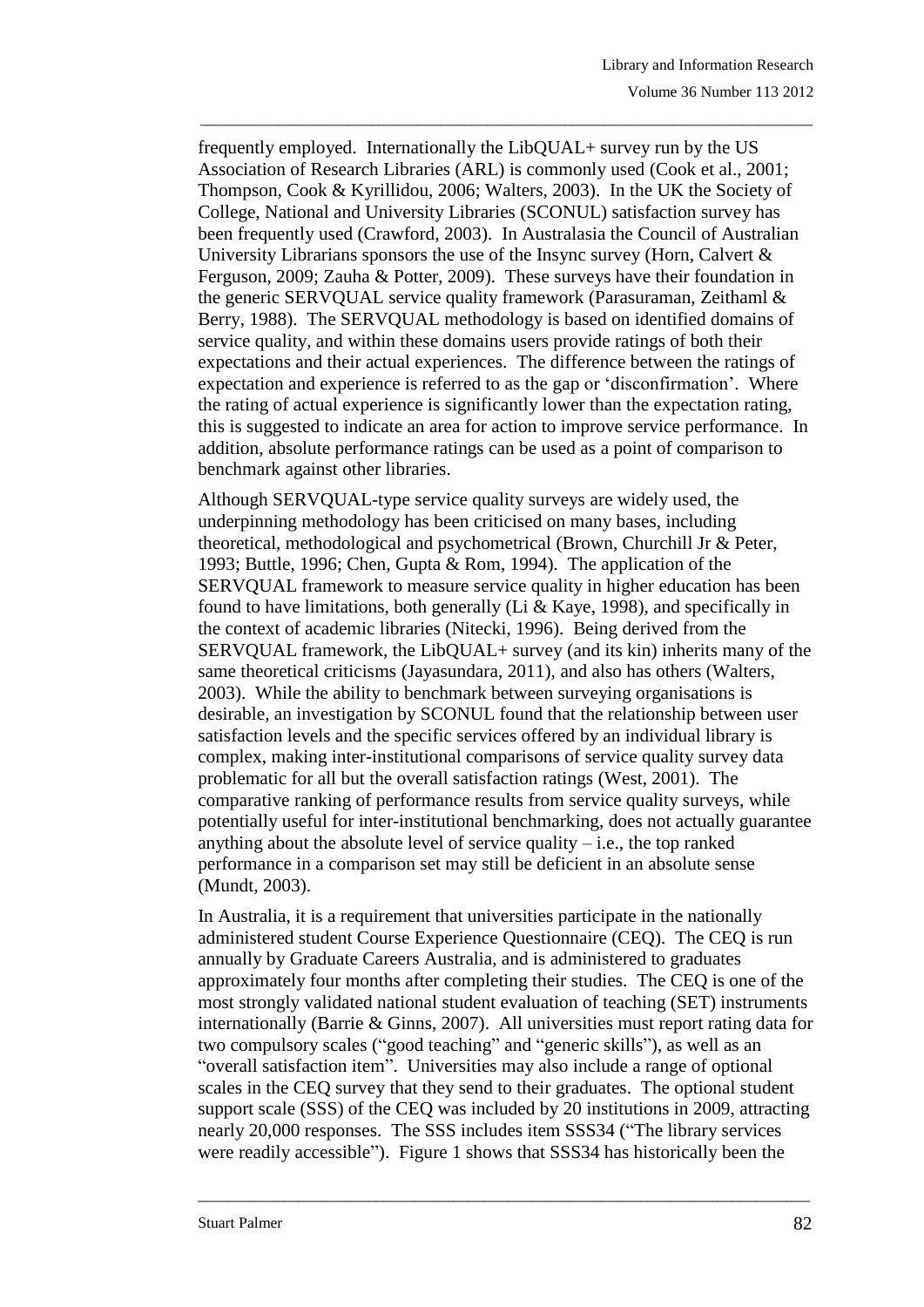highest rating (percentage agreement) item in the SSS; in fact SSS34 has historically been one of the highest rating items in the entire CEQ. The optional Learning Resources Scale (LRS) of the CEQ was included by 14 institutions in 2009, attracting nearly 11,200 responses. The LRS includes item LRS12 ("The library resources were appropriate for my needs"). In contrast, Figure 2 shows that LRS12 has, in recent years, been one of lowest rating items in the LRS, and consistently significantly lower rating than SSS34 in absolute terms.

\_\_\_\_\_\_\_\_\_\_\_\_\_\_\_\_\_\_\_\_\_\_\_\_\_\_\_\_\_\_\_\_\_\_\_\_\_\_\_\_\_\_\_\_\_\_\_\_\_\_\_\_\_\_\_\_\_\_\_\_\_\_\_\_\_\_\_\_\_\_\_\_\_\_\_\_\_\_\_





**Figure 1: CEQ Student Support Scale percentage agreement time series. Source: Figure 21 [\(Graduate Careers Australia, 2010, 32\)](#page-16-5) reproduced with permission.**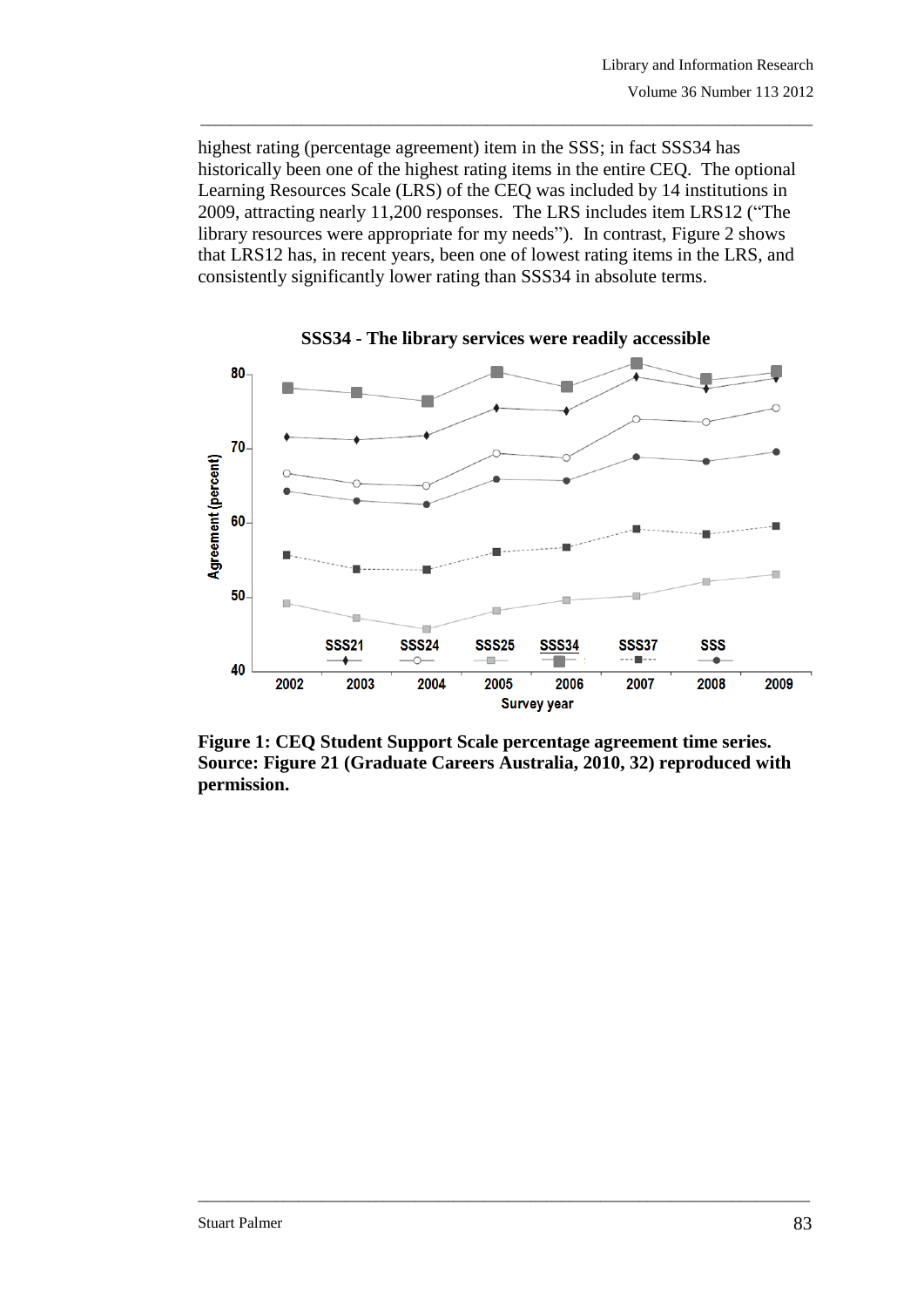

\_\_\_\_\_\_\_\_\_\_\_\_\_\_\_\_\_\_\_\_\_\_\_\_\_\_\_\_\_\_\_\_\_\_\_\_\_\_\_\_\_\_\_\_\_\_\_\_\_\_\_\_\_\_\_\_\_\_\_\_\_\_\_\_\_\_\_\_\_\_\_\_\_\_\_\_\_\_\_ **LRS12 - The library resources were appropriate for my needs**

**Figure 2: CEQ Learning Resources Scale percentage agreement time series. Source: Figure 23 [\(Graduate Careers Australia, 2010, 33\)](#page-16-5) reproduced with permission.**

So, at a national level in Australia, there is evidence that while university library service quality is rated highly, library resource quality is rated comparatively lowly. In the case of Deakin University, a 2010 overall satisfaction rating in the top quartile of the Australasian Insync survey (Deakin University Library, 2010) suggests a high general level user satisfaction with the Deakin University Library. Another source of library evaluation data at Deakin University is the student evaluation of teaching and units (SETU) survey. In its current form, the SETU instrument consists of ten core items:

- 1. This unit was well taught.
- 2. The course materials in this unit were of high quality.
- 3. The workload in this unit was manageable.
- 4. Requirements for completing the assessment tasks in this unit were clear.
- 5. The teaching staff gave me helpful feedback.
- 6. The library resources met my needs for this unit.
- 7. I would recommend this unit to other students.
- 8. The technologies used to deliver the online content in this unit performed satisfactorily.

- 9. The on-line teaching and resources in this unit enhanced my learning experience.
- 10. This unit challenged me to learn.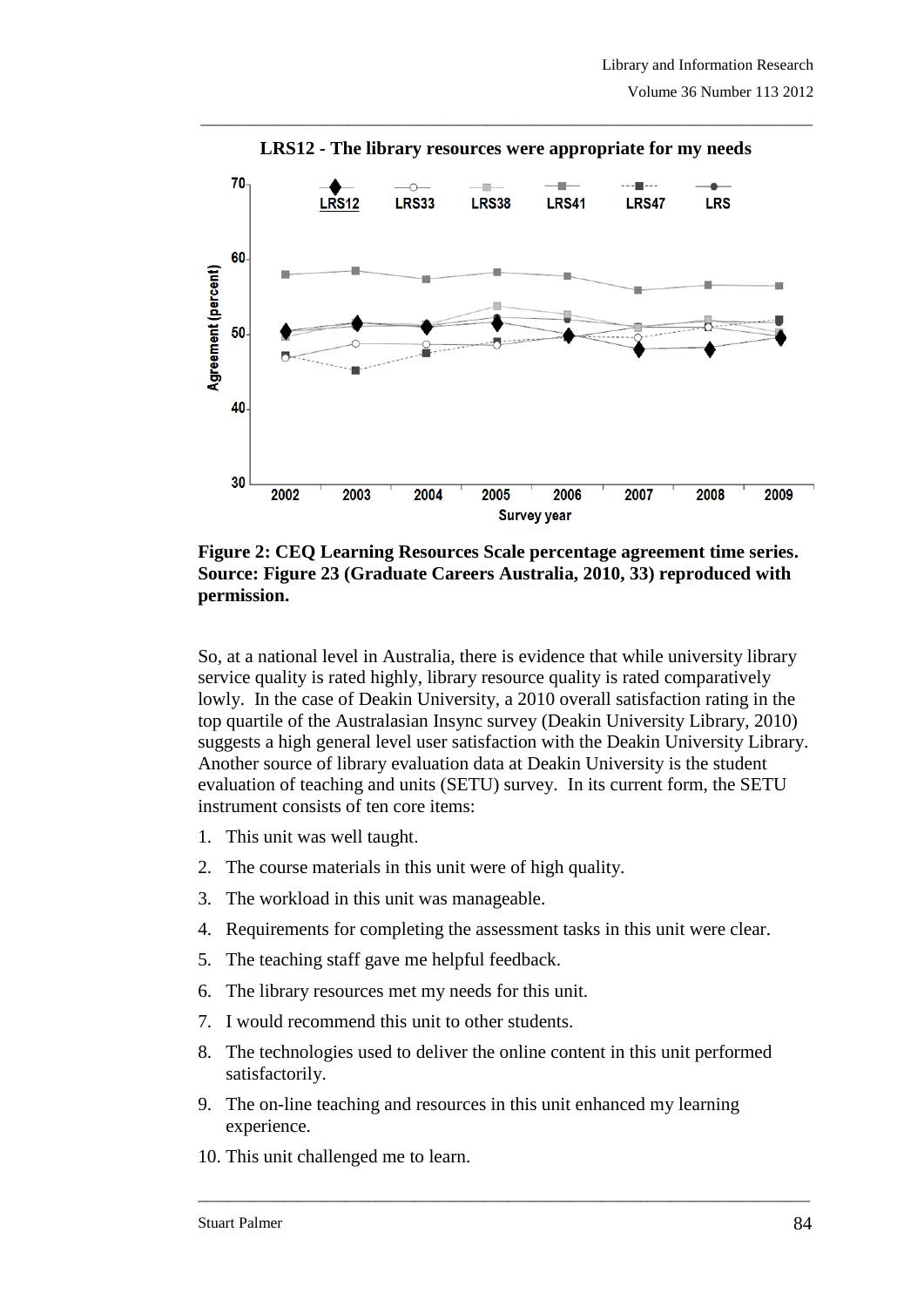SETU respondents rate each core item on a five point scale (1=strongly disagree; 2=disagree; 3=neutral; 4=agree; 5=strongly agree) with a 'not applicable' option included.

\_\_\_\_\_\_\_\_\_\_\_\_\_\_\_\_\_\_\_\_\_\_\_\_\_\_\_\_\_\_\_\_\_\_\_\_\_\_\_\_\_\_\_\_\_\_\_\_\_\_\_\_\_\_\_\_\_\_\_\_\_\_\_\_\_\_\_\_\_\_\_\_\_\_\_\_\_\_\_

Following the completion of the SETU survey period and collation of results, SETU data are reported via a public website [\(Deakin University, 2011\)](#page-16-6); anyone with an interest can query the results for the ten core SETU items. The mean ratings for SETU items 1, 7 and 9 take on a particular significance, as these items are reported to the University Council as overall teaching quality indicators for a unit of study. Figure 3 summarises seven years of recent SETU mean ratings data consolidated at the whole university level. It shows that item 6 ("The library resources met my needs for this unit") is amongst the lowest rating items historically. So, as with the CEQ nationally in Australia, at Deakin University there is evidence from SET data that high ratings of library service quality do not automatically coincide with high ratings of library resource quality.



**Figure 3: Comparison of SETU item 6 (library item) with all other SETU items. Source: data from [\(Deakin University, 2011\)](#page-16-6).**

There is no doubt that the library plays an important part in the student experience of university life. Theoretical constructs of university quality derived from reviews of the literature often explicitly include satisfaction with library service [\(Arambewela & Hall, 2006;](#page-15-6) [Gruber & Voss, 2010\)](#page-16-7). While service quality measurements are always likely to be important for a library, libraries have moved beyond being solely service and support providers, and now often play a direct role in student learning [\(Owusu-Ansah, 2004\)](#page-16-8). In an investigation of the factors contributing to user satisfaction with an academic library website, perceptions of resource quality were found to be the most important factor [\(Joo, 2010\)](#page-16-9).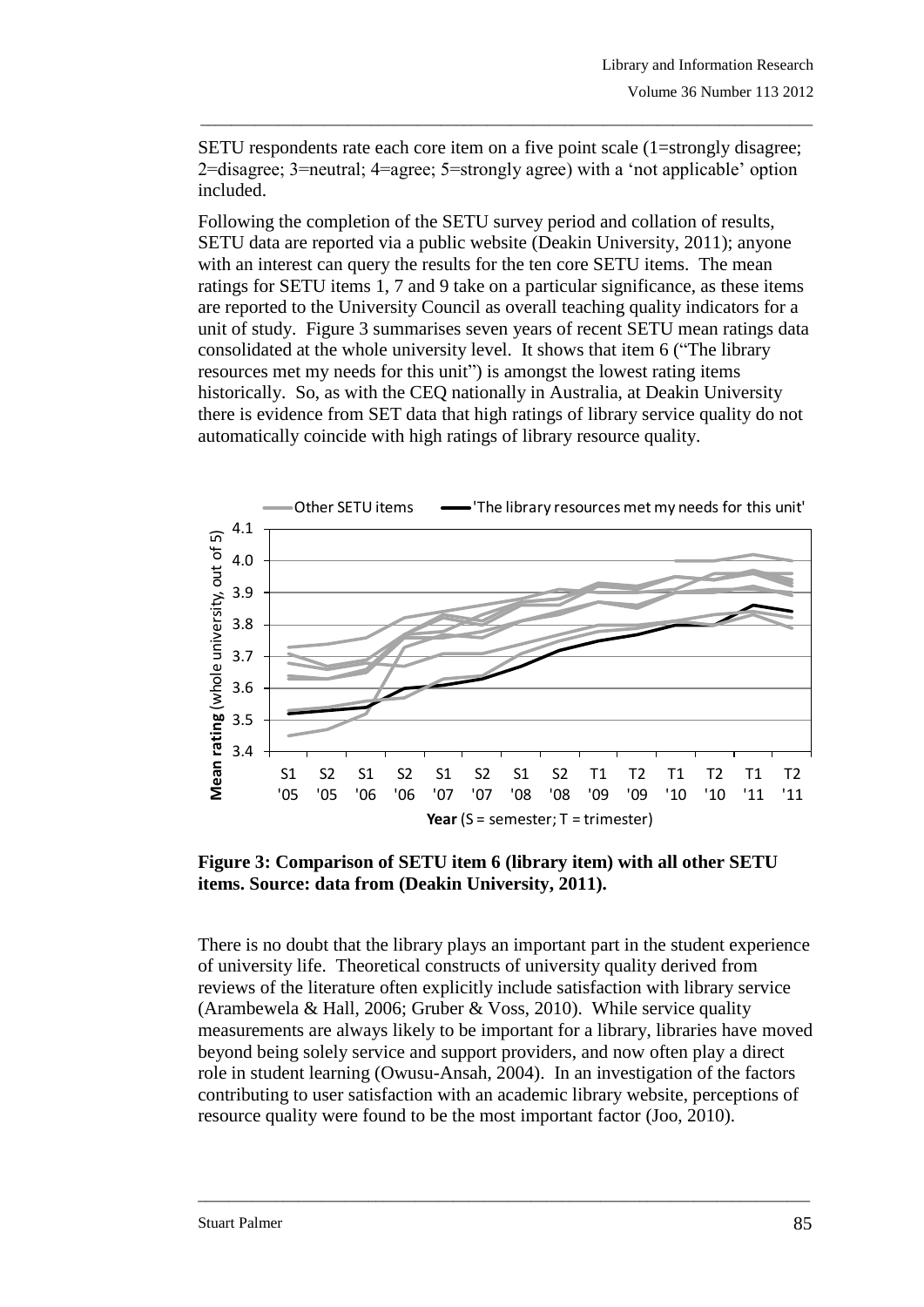If SET data are suggesting a disparity in ratings between library service quality and library resource quality, then perhaps SET data can also provide insights into what contributes to the perception of library resource quality, and hence identify leverage points for quality improvement interventions. The use of data relating to the library from existing SET instruments is not a new idea – examples can be found in the literature [\(Brookes, 2003;](#page-15-7) [Symons, 2004\)](#page-17-5). While the numerical results from user rating surveys may provide valuable quantitative evaluation data, there is a recognition that a more holistic assessment of library service and resource quality can be obtained through the synthesis of multiple data sources, including qualitative data sources [\(Griffiths, 2008\)](#page-16-10). Based on work by the UK Online Centres, one qualitative evaluation method suggested for libraries as a means to supplement quantitative measures, and to help translate "faceless data" into outcomes that are more tangible, is "customer profiling" [\(Rooney-Browne,](#page-17-6)  [2011\)](#page-17-6).

\_\_\_\_\_\_\_\_\_\_\_\_\_\_\_\_\_\_\_\_\_\_\_\_\_\_\_\_\_\_\_\_\_\_\_\_\_\_\_\_\_\_\_\_\_\_\_\_\_\_\_\_\_\_\_\_\_\_\_\_\_\_\_\_\_\_\_\_\_\_\_\_\_\_\_\_\_\_\_

In the analysis presented here, this approach is adapted as the 'profiling' of individual units of study to provide enhanced insights into quantitative unit SET data through the consideration of related qualitative data. Initially, any other SETU items having an association with SETU item 6 (relating to library resources) were identified using Deakin University SETU data and standard statistical methods. A new method to identify a small sub-set of all units encapsulating the extreme (highest and lowest) ratings of library resource quality relative to teaching quality was used to select target units for closer examination. The unit handbook descriptions for these units were then analysed to identify common characteristics that might differentiate between units obtaining high and low mean ratings for SETU item 6.

# **2 Methodology**

Mean ratings for the ten core SETU items for all units of study reporting data via the Deakin University SETU web site were collected for the whole year period of mid-2009 to mid-2010. The SETU data were analysed to identify significant correlations between the mean rating for item 6 (relating to the library) and other SETU item mean ratings. The aim here was to identify any other SETU item(s) having a particular association with item 6, and hence suggesting potential areas for intervention to enhance student perceptions of the quality of library resources.

To select a small number of units of study for closer investigation, the following method was used to identify units with characteristics most likely to qualitatively highlight the differences between higher and lower mean ratings for SETU item 6.

- the mean of all mean ratings for SETU item 1 was determined;
- a small range on either side of this 'mean of means' was selected;
- all units with a SETU item 1 mean rating in this range were considered; and
- the units within this range with the highest and lowest mean rating for SETU item 6 were identified for further investigation.

The rationale for, and operation of, this unit selection procedure will be presented in more detail in the following section. For the units identified for investigation,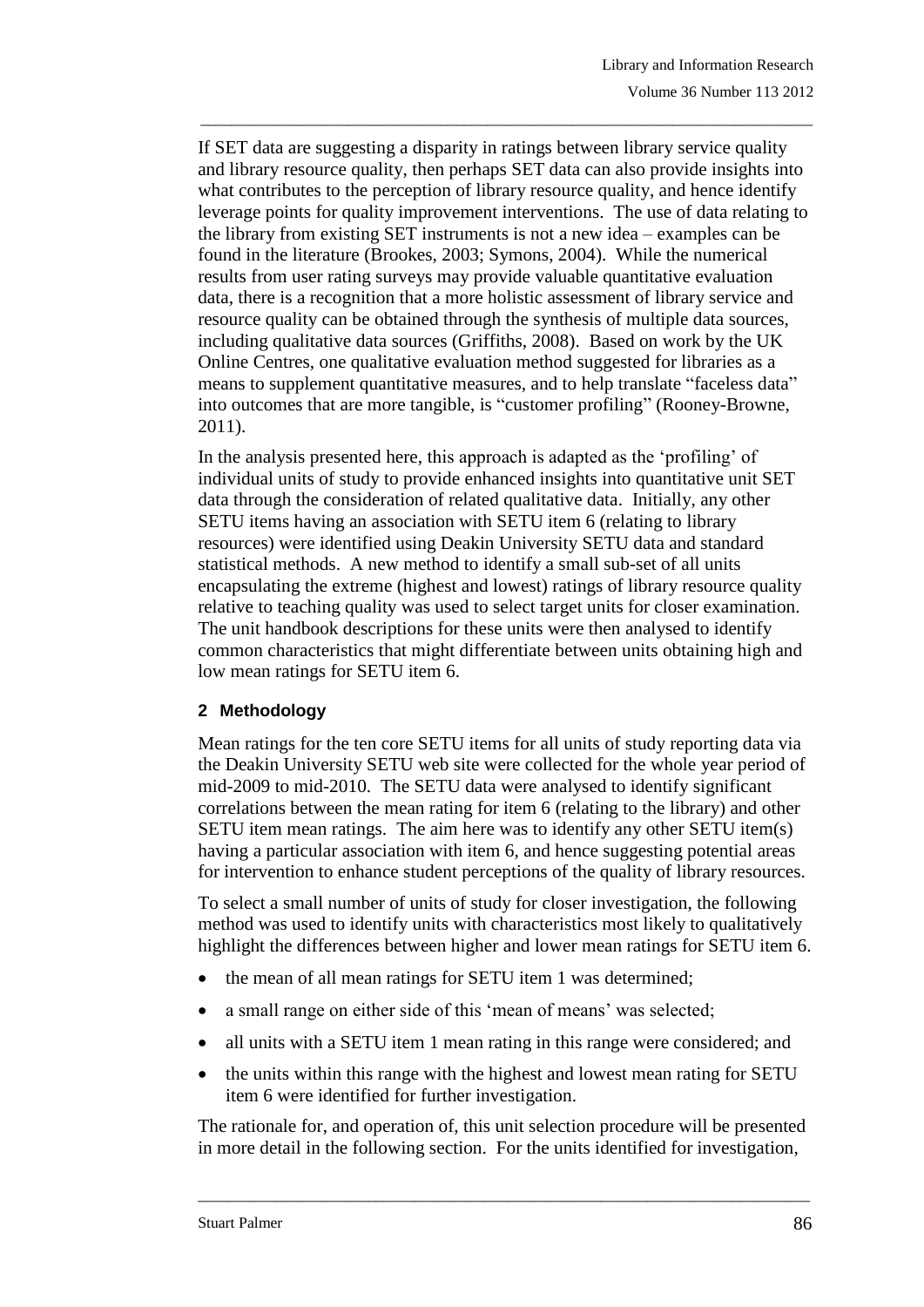their description was extracted from the Deakin University online handbook [\(Deakin University, 2010\)](#page-16-11). The handbook is publicly available online, and the description for each unit includes a summary of the unit content and assessment. These handbook descriptions were analysed to identify any characteristics of the profiled units that might distinguish between units with high and low mean ratings for SETU item 6. Apart from Figures 1 and 2, which are slightly modified versions from the source cited, all other figures were produced using Microsoft Excel.

\_\_\_\_\_\_\_\_\_\_\_\_\_\_\_\_\_\_\_\_\_\_\_\_\_\_\_\_\_\_\_\_\_\_\_\_\_\_\_\_\_\_\_\_\_\_\_\_\_\_\_\_\_\_\_\_\_\_\_\_\_\_\_\_\_\_\_\_\_\_\_\_\_\_\_\_\_\_\_

# **3 Results and Discussion**

The data extracted from the SETU reporting web site and used in the analysis here included mean rating sets for 1432 units of study, and represented 74498 sets of SETU ratings, 188391 individual student enrolments and 58.5 percent of all units listed in the Deakin University online handbook [\(Deakin University, 2010\)](#page-16-11) for the period under consideration. A comparison of the correlation between unit-level mean ratings for SETU item 6 and all other SETU items is given in Table 1. Correlation is given as Pearson linear correlation coefficient, and the computed statistical significance is also provided.

|  | Item   Correl.   Signif.   Item   Correl.   Signif.   Item   Correl.   Signif.                       |  |                                                                   |  |  |
|--|------------------------------------------------------------------------------------------------------|--|-------------------------------------------------------------------|--|--|
|  | 1   $r=0.564$   $p<4x10^{-121}$   2   $r=0.589$   $p<2x10^{-134}$   3   $r=0.438$   $p<4x10^{-68}$   |  |                                                                   |  |  |
|  | 4   $r=0.511$   $p<5x10^{-96}$   5   $r=0.547$   $p<2x10^{-112}$   $7$   $r=0.585$   $p<3x10^{-132}$ |  |                                                                   |  |  |
|  | $r=0.560$   $p<4x10^{-119}$                                                                          |  | 9   $r=0.589$   $p<3x10^{-134}$   10   $r=0.513$   $p<2x10^{-46}$ |  |  |

**Table 1: Correlation between SETU item 6 rating and all other SETU items.**

It is observed that the mean ratings of all other SETU items are significantly and strongly positively correlated with item 6. This association between SETU item 6 and other items can be visualised by using SETU item 1 ('This unit was well taught') as an example, and plotting all mean unit SETU ratings pairs for item 1 and item 6. This visualisation is shown in the scatter plot presented in Figure 4. Note that each point on Figure 4 may represent more than one mean ratings pair.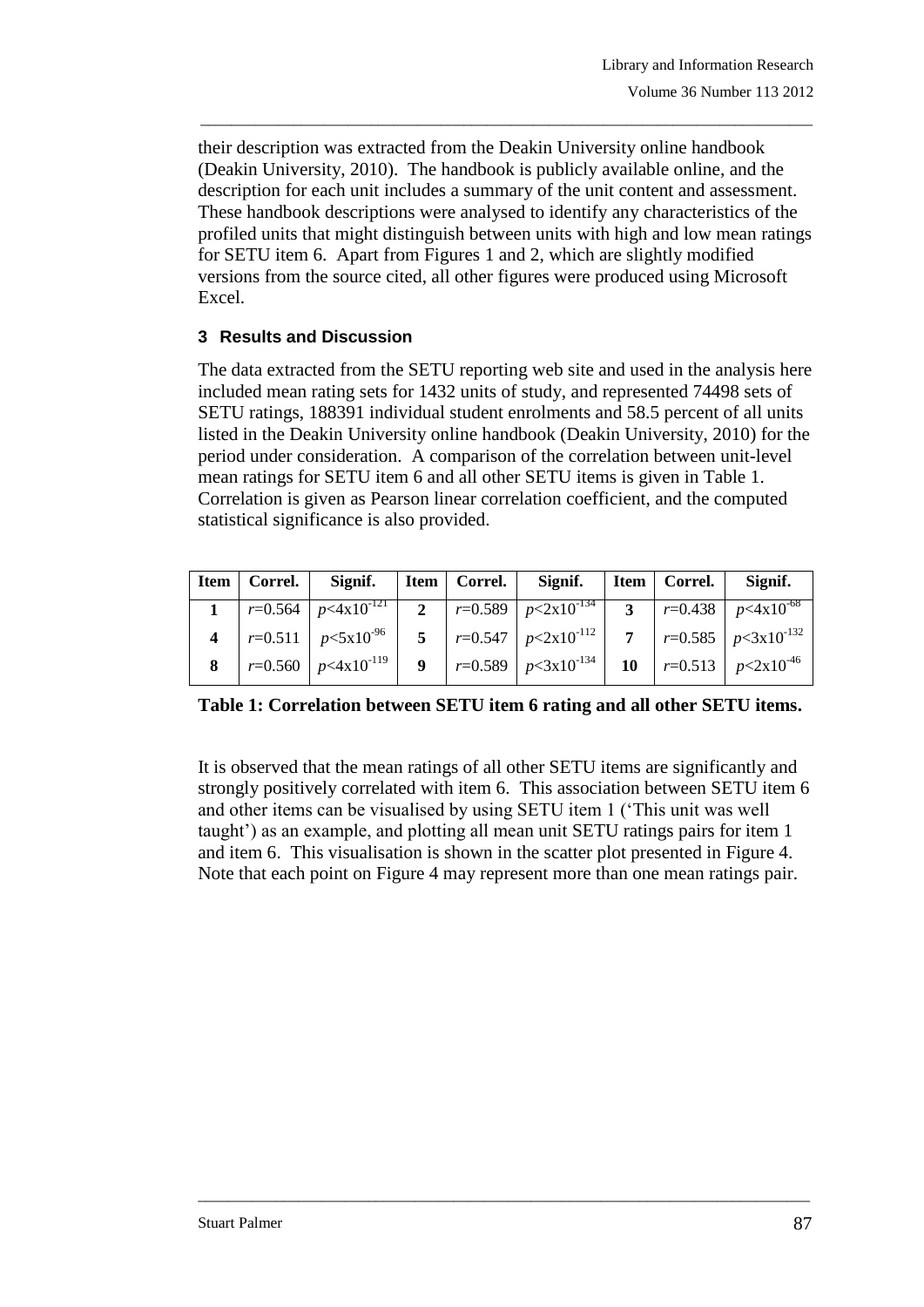

\_\_\_\_\_\_\_\_\_\_\_\_\_\_\_\_\_\_\_\_\_\_\_\_\_\_\_\_\_\_\_\_\_\_\_\_\_\_\_\_\_\_\_\_\_\_\_\_\_\_\_\_\_\_\_\_\_\_\_\_\_\_\_\_\_\_\_\_\_\_\_\_\_\_\_\_\_\_\_

**Figure 4: Scatter plot of mean unit SETU ratings pairs for item 1 and item 6.**

The strong linear relationship between SETU items 1 and 6 (*r*=0.564) is readily apparent in Figure 4 – the points in the scatter plot cluster around a diagonal line. The practical outcome of this association is that units that rate highly on "good teaching" also generally rate highly on "quality of library resources", and vice versa. It is not clear what the source(s) of this association is/are. It may be a manifestation of the halo effect, where one unit trait (perception of teaching quality) influences students' assessment of other unit traits – in this case, perception of quality of library resources. Significant halo effects on students' rating of the relationship between perceived learning outcomes and study experiences, including library-related experiences have been observed [\(Pike,](#page-17-7)  [1999\)](#page-17-7). Another possible contribution to the observed association, and not mutually exclusive of a halo effect, is that highly rated teachers are likely to have carefully considered and planned other aspects of the unit learning environment experienced by students, including meaningful integration with university academic support services – i.e., good teaching and learning may naturally include the library.

The presence of a halo error will tend to obscure the nature of any relationship between items being rated. Even in the absence of a halo error, the strong observed correlation between SETU items 1 and 6 suggests that, to improve the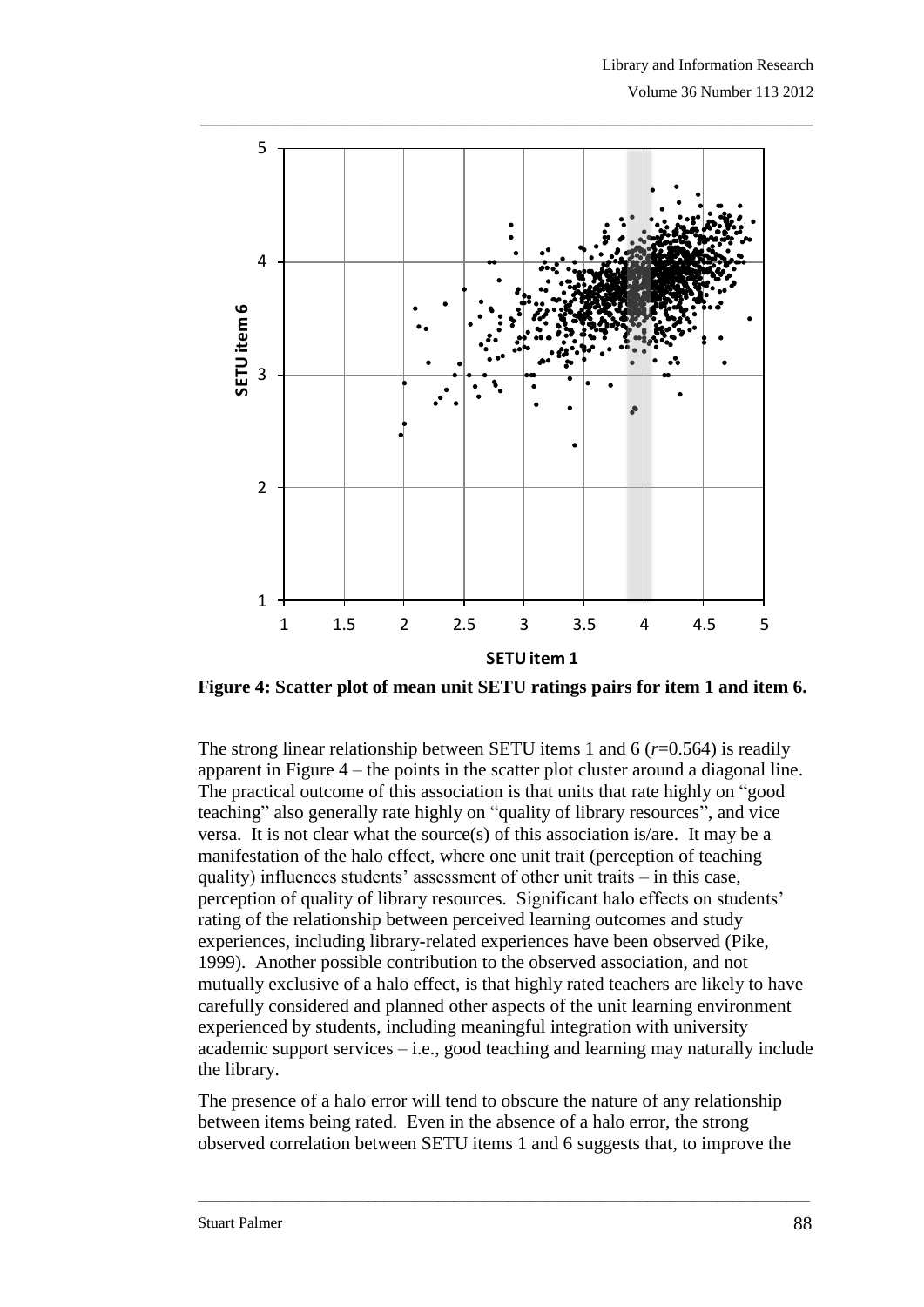rating for item 6, the Deakin University Library would do 'best' to ensure that all teaching staff are good teachers! In addition, based on the other observed SETU item correlations with item 6, the Library should also ensure that all unit materials are of high quality, that all unit workloads are manageable, that all units have clear assessment guidelines, etc. This result means there is limited utility in the summary descriptive SETU statistics in providing guidance for the Library on specific actions that might be taken to improve the overall mean rating of item 6. In the case of the library SETU item, a previous investigation at Deakin University concluded, "... it appears that little additional information is gained from SETU Q6 that would assist the Library in its quality improvement." [\(Deakin](#page-15-8)  [University, 2009, 13\)](#page-15-8)

\_\_\_\_\_\_\_\_\_\_\_\_\_\_\_\_\_\_\_\_\_\_\_\_\_\_\_\_\_\_\_\_\_\_\_\_\_\_\_\_\_\_\_\_\_\_\_\_\_\_\_\_\_\_\_\_\_\_\_\_\_\_\_\_\_\_\_\_\_\_\_\_\_\_\_\_\_\_\_

If the consolidated, all-in SETU data suggest little more than units with highly rated teachers also achieve high ratings for library resource quality, and vice versa, then perhaps the profiling of selected individual units that depart from this typical relationship may be more revealing of those unit characteristics that genuinely differentially contribute to student ratings of library resource quality. In turn, these characteristics may assist in identifying key points of leverage for the library to target quality improvement interventions. So, rather than simply examining those units that rate highly (and lowly) on SETU item 6 and/or item 1 per se, instead, those units that score around the overall mean rating for SETU item 1 are selected, and then the 'outliers' on SETU item 6 rating amongst them are targeted for closer investigation. The rationale here is that units with an 'unremarkable' rating for teaching aspects in combination with 'extreme' ratings for library resource aspects should help disambiguate the association between SETU items 1 and 6, and highlight those unit characteristics that contribute to student ratings of library resource quality.

The observed distribution of unit mean ratings for SETU item 1 was approximately normal (Kurtosis 1.51; Skewness -0.97), with a mean value of 3.96. If a range of SETU item 1 mean ratings of plus and minus 0.1 around 3.96 is considered, this incorporates 267 units of study, or 18.65 percent of the 1432 units included in this project. This range is indicated by the grey vertical shading in Figure 4, and Figure 5 presents an expanded scatter plot showing mean rating pairs of SETU item 1 and 6 for all units that fall in this selected range. The size of the data point markers at mean SETU rating pair points in Figure 5 are proportional to the number of units of study reporting that mean SETU rating pair. Note that the SETU reporting system presents mean item rating data with two decimal places of precision, hence the appearance of data point markers in Figure 5 being confined to distinct values on a grid, with this being most evident on the horizontal axis which is most highly expanded for presentation.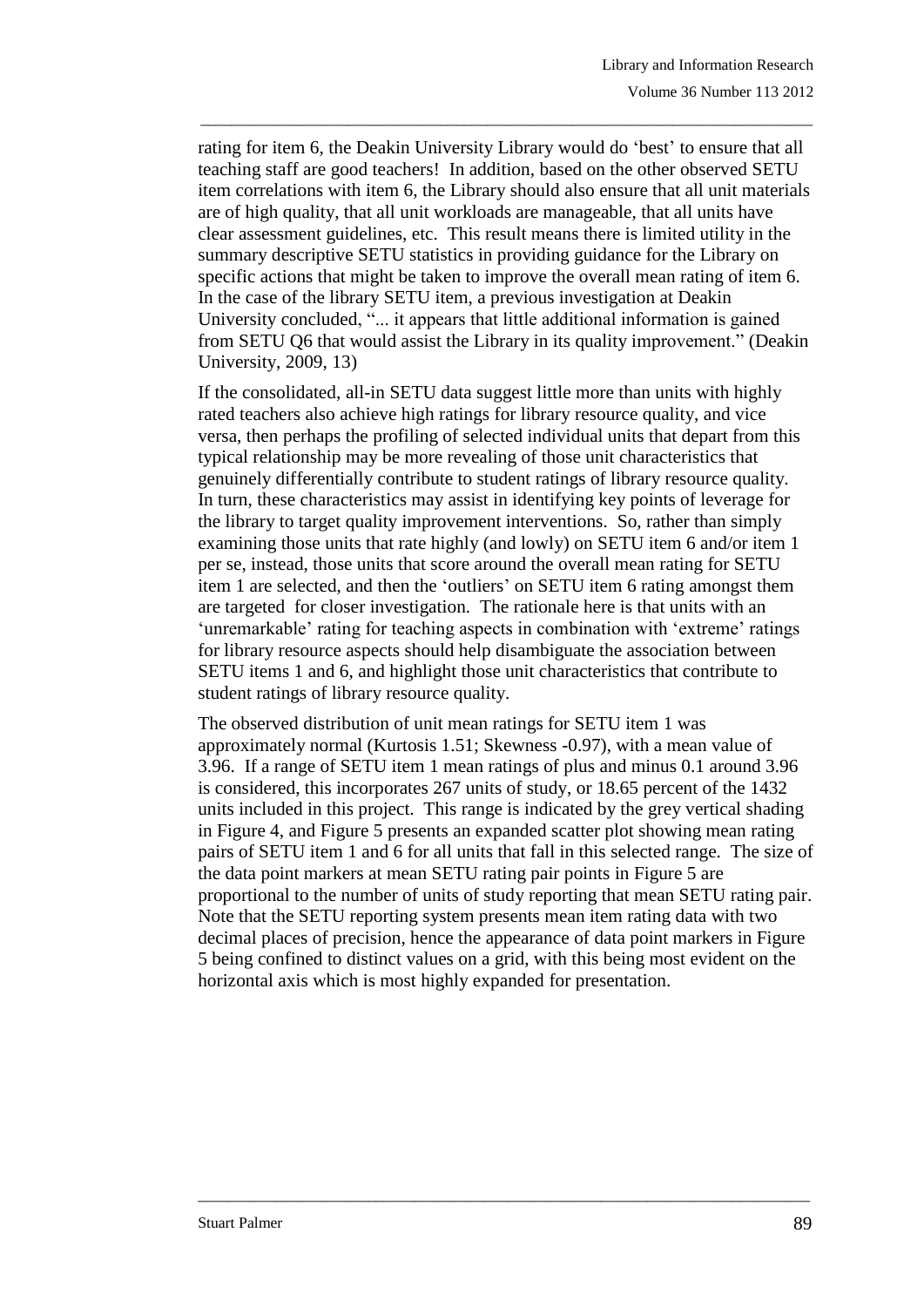

**Figure 5: Expansion of Figure 4 around the overall mean rating for SETU item 1.**

From those units of study contained in Figure 5, the four data points with highest mean ratings for SETU item 6 were identified (points A-D in Figure 5), along with the three with the lowest mean ratings for SETU item 6 (points E-G). All of the seven data points selected for investigation represent single unique units of study. It is acknowledged that the 'plus and minus 0.1 around 3.96' range chosen is somewhat arbitrary, and a different range would potentially result in a different selection of units for investigation. Likewise, while points E-G form a group with means ratings for SETU item 6 that are clearly lower than all others, the selection of the four units with the highest mean ratings is again somewhat arbitrary, as there is no group of units with mean ratings that are clearly higher than all others. Finally, the data points plotted in Figures 4 and 5 represent mean unit ratings derived from unit SETU response rates of less than 100 percent. Because of this, they represent statistical estimates of the true mean ratings, and inherently contain a degree of uncertainty, which in this case is difficult to quantify, as only summary statistical data are available via the SETU system. With these limitations identified, profiling of these selected units was then considered. Table 2 presents the handbook entries for the units A-D. Table 3 presents the handbook entries for units E-G.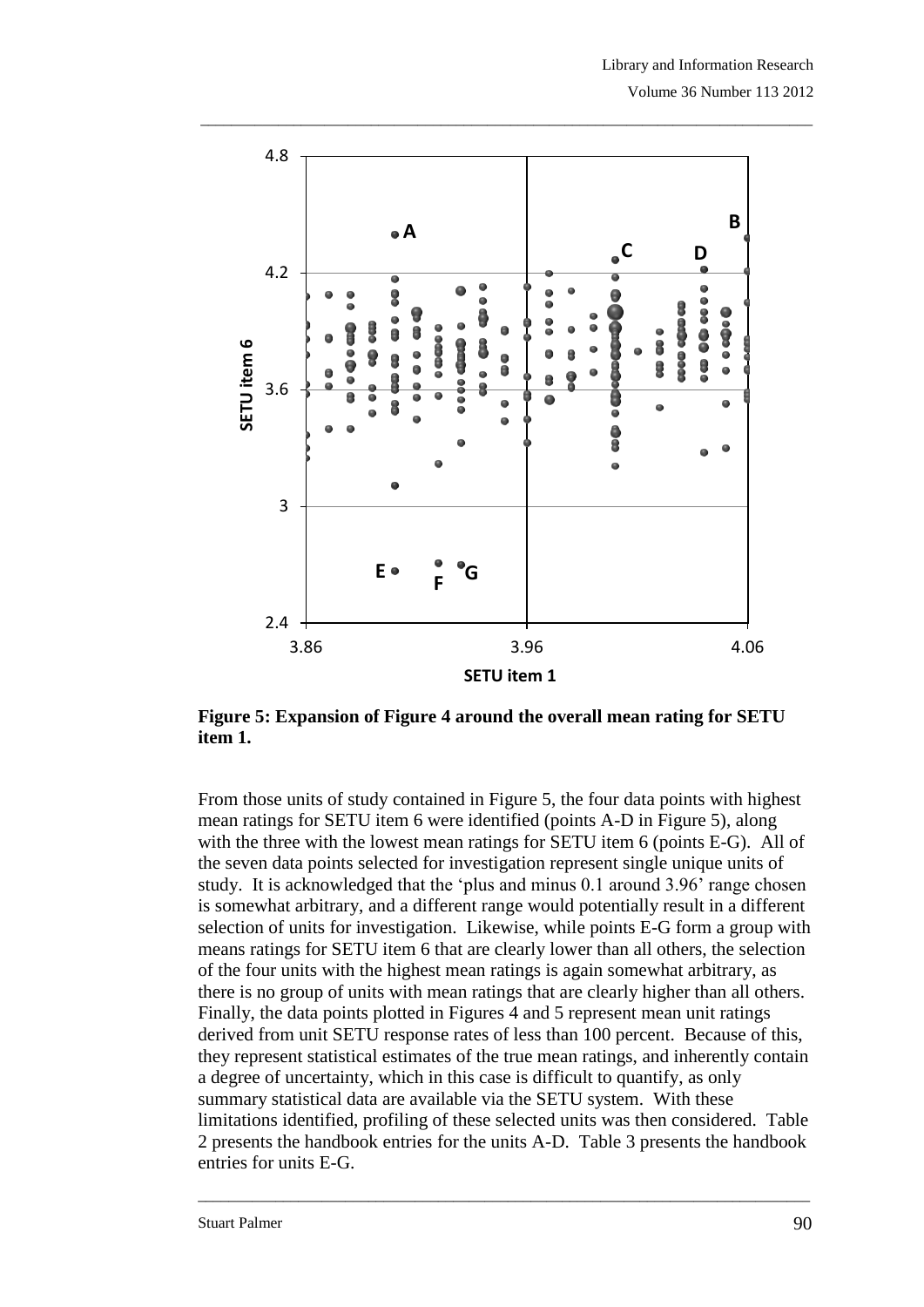## **Unit A – Postgraduate level unit in Master of literature program**

**Content -** Students will study the picture-book from an aesthetic and semiotic perspective, considering the ways in which visual and verbal text interact to produce various kinds of meaning. Nineteenth and early twentieth-century illustrated books are discussed in relation to their artistic and literary contexts, leading to a focus on recent and contemporary picture books. Students will be given the option of writing a picture-book text and will receive instruction in this form of writing.

\_\_\_\_\_\_\_\_\_\_\_\_\_\_\_\_\_\_\_\_\_\_\_\_\_\_\_\_\_\_\_\_\_\_\_\_\_\_\_\_\_\_\_\_\_\_\_\_\_\_\_\_\_\_\_\_\_\_\_\_\_\_\_\_\_\_\_\_\_\_\_\_\_\_\_\_\_\_\_

**Assessment -** Essay 2000 words 30%, reading journal or essay 1500 words 30%, picture-book text or essay 2000 words 40%

#### **Unit B – Third-year unit in Bachelor of commerce program**

**Content -** As a requirement of International Education Standard 4 released by the International Federation of Accountants, the unit develops students' appreciation of ethics and their ability to evaluate and apply ethical principles in the decisionmaking process in accounting and finance. Topics covered include: the nature of ethics; an ethics framework of relationships for financial services; ethical factors influencing the performance of financial services; ethical theories and principles applicable to finance professionals; ethical decision-making models; ethical issues and conflicts of interest in the financial services industry; professional codes and workplace ethics; corporate social responsibility; applying ethical decisions in case scenarios; and international business practices.

**Assessment -** Written assignment 1 1500 words 20%, written assignment 2 2500 words 30%, examination 2 hours 50%

#### **Unit C – Fourth-year maths elective unit in Bachelor of education program**

**Content -** This unit will address both theoretical and practical aspects of mathematical problem solving. Participants will be expected to access some of the important print and on-line national and international literature in the area, interact with video showing problem solving in classrooms across a range of year levels, engage in the process of attempting to solve non-routine problems, as well as reflect on the strategies they used and the solution paths they followed. Emphasis will also be placed on classroom aspects of problem solving, including the need to actively involve students, the role of the teacher, evaluation and resources, including web-based resources for teachers and students. Participants will prepare, trial and critically evaluate problem-solving activities for use with primary or secondary school students.

**Assessment -** Two written assignments (40% and 60%) based on theoretical and practical aspects of problem solving, including participants' solutions to problems and a report on implementing problem-solving activities with students. Assessment will total 4000 words or equivalent.

#### **Unit D – Honours year research methods unit in Health sciences program**

**Content -** This honours unit will complement the work of research supervisors by teaching and developing selected skills which are important in research and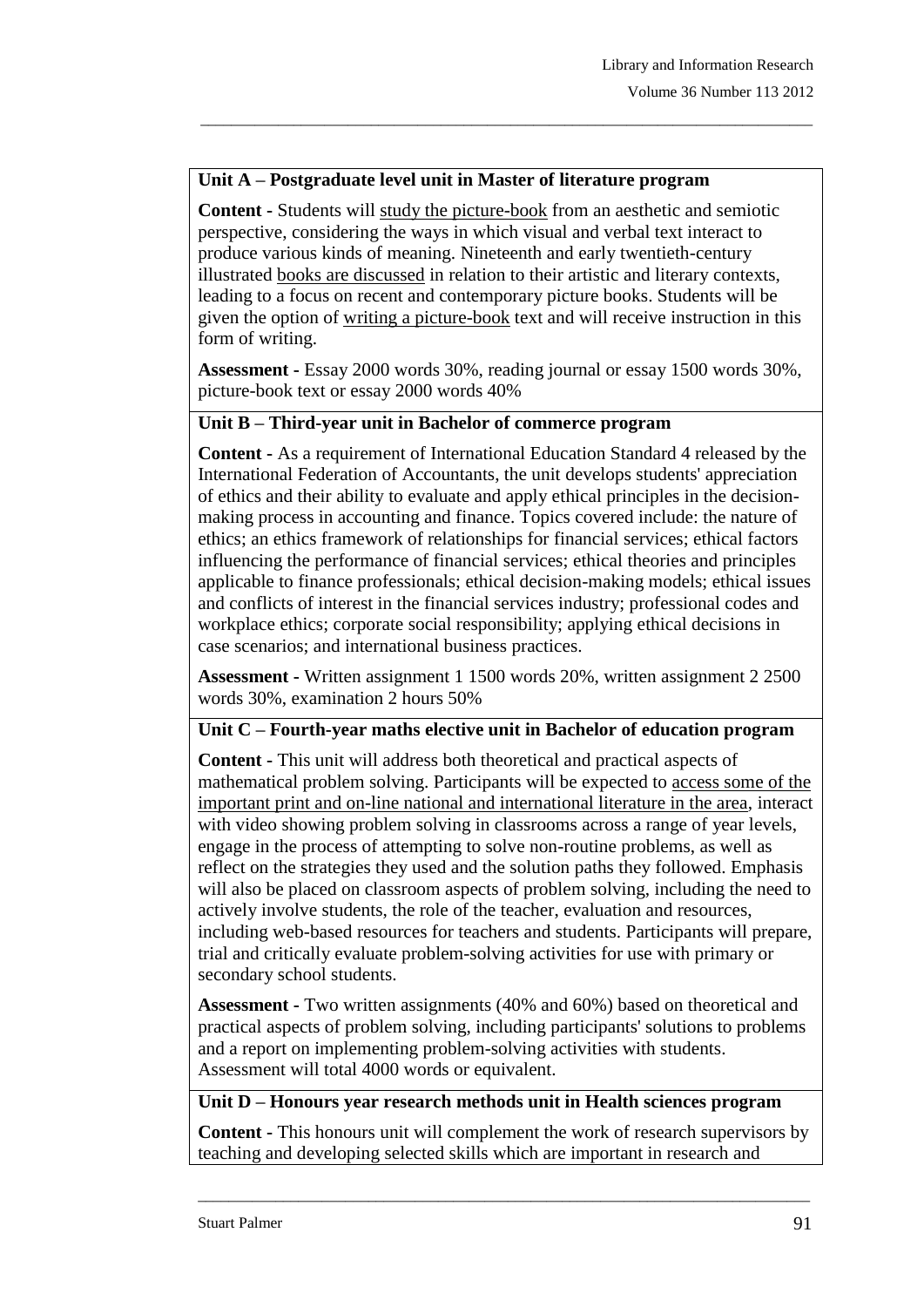advantageous in careers other than research. Topics to be addressed include effective written and verbal communication skills, the presentation and defence of a research proposal, the preparation of a written research proposal, and the writing of a literature review.

\_\_\_\_\_\_\_\_\_\_\_\_\_\_\_\_\_\_\_\_\_\_\_\_\_\_\_\_\_\_\_\_\_\_\_\_\_\_\_\_\_\_\_\_\_\_\_\_\_\_\_\_\_\_\_\_\_\_\_\_\_\_\_\_\_\_\_\_\_\_\_\_\_\_\_\_\_\_\_

**Assessment -** Oral presentation 20%, research proposal 20%, literature review (6000 words) 60%

# **Table 2: Handbook descriptions for profiled units with high library rating.**

## **Unit E – Third-year unit in Bachelor of construction management program**

**Content -** This unit builds on the fundamentals of project management to plan and manage a major facility event, such as organisational restructure or premises relocation. Issues of effective communication to building users and the sequencing of sub-events are explored via an authentic case study. Students form teams, assign tasks and develop plans for the successful implementation of the event and gain an understanding of the complexity of event management coordination. Methods for the evaluation of success are also discussed.

**Assessment -** Assignment (brief development) 25%, assignment (project resourcing) 25%, assignment (project plan) 25%, oral presentation (event management) 25%

# **Unit F – Second-year Chinese language unit in Bachelor arts program**

**Content -** The unit aims at developing and refining students' communicative skills in and interactive use of Chinese achieved in [previous unit]. It will continue to focus on listening, speaking, reading and writing in the Chinese language. Students will learn to use Chinese in everyday situations. Topics to be covered include meeting new friends, studying, shopping, going to the Post Office, seeing doctors, entertainment, social intercourse, etc. Students will also be introduced to background knowledge of the Chinese culture and society.

**Assessment -** Weekly written assignments 20%, oral class presentation 20%, oral examination 20%, written examination 40%.

## **Unit G – Third-year unit in Bachelor of creative arts program**

**Content -** This unit is targeted to emerging freelance artists across the creative arts industry. It aims to develop knowledge of how to get projects developed and supported. It focuses on the artist's role and responsibility in a freelance environment. Topics include critical analysis of cultural policies and art practice; project management and working with others; career planning and goal setting; ethical and legal considerations for art practitioners; relationships of artists, administrators and audiences. The unit also looks at processes and strategies for developing funding, marketing and promotion; networking; grant applications; and resources for developing professional art projects.

**Assessment -** Seminar paper/participation equiv 500 words 20%; Project application and oral pitch equiv 2500 words 50%; In-class final exercise equiv 1000 words 30%

# **Table 3: Handbook descriptions for profiled units with low library rating.**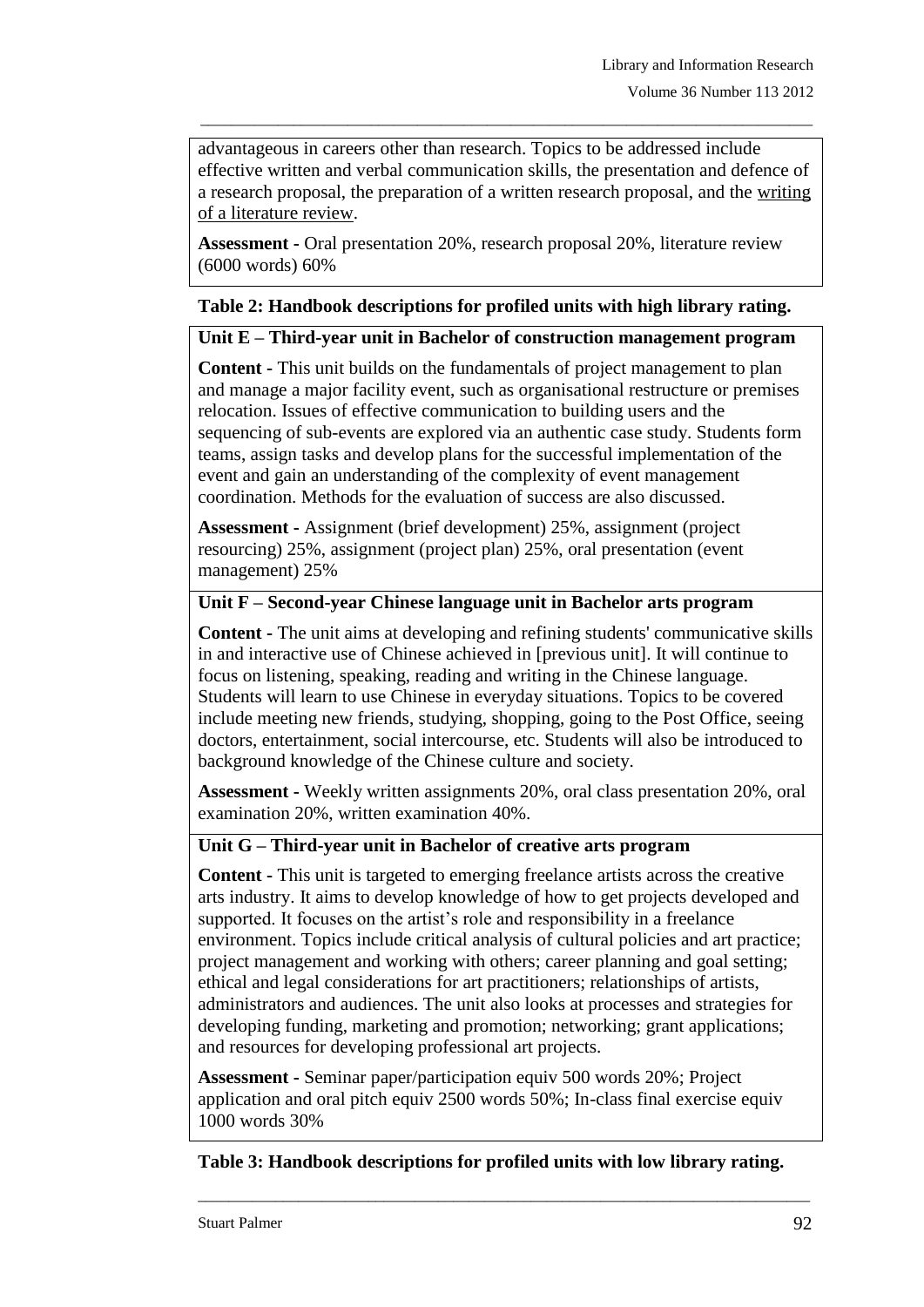Of the high rating unit group (A-D), three of the four (A, C and D) unit descriptions explicitly identify that students will engage with 'literature' of various forms – these references are underlined in Table 2. In these three units, students would presumably have to engage with the library and/or library-related resources in a context directly associated with their unit studies, and it would seem likely that this would make the relevance and value of such resources readily apparent. Such explicit references regarding literature are absent from all of the low rating unit group (E-G) unit descriptions.

\_\_\_\_\_\_\_\_\_\_\_\_\_\_\_\_\_\_\_\_\_\_\_\_\_\_\_\_\_\_\_\_\_\_\_\_\_\_\_\_\_\_\_\_\_\_\_\_\_\_\_\_\_\_\_\_\_\_\_\_\_\_\_\_\_\_\_\_\_\_\_\_\_\_\_\_\_\_\_

The fourth of the high rating units (B) deals with the complex and contextdependent topic of ethical decision making. Additionally, half of the unit marks are allocated to in-semester assignment tasks, suggesting that they are significant elements in the unit. In 2009 and 2010 Deakin University participated in the Australasian Survey of Student Engagement (AUSSE) [\(Coates, 2010\)](#page-15-9). In the AUSSE students provide generally quantitative ratings for a large number of items, including the item "Used library resources on campus or online". In a previous investigation, the Deakin University AUSSE data for 2009 and 2010 were analysed to identify significant correlations between the mean rating for the item relating to the library and the mean ratings for other AUSSE items [\(Palmer,](#page-16-12)  [2012\)](#page-16-12). Amongst a number of largely minor correlations, a single pair-wise correlation stood out, in both years, as having approximately twice the explanatory association with the AUSSE 'library' item than all others – that item was "Worked on an essay or assignment that required integrating ideas or information from various sources". This finding suggests that units of study that employ more sophisticated assessment regimes that require students to engage with multiple sources of information are more likely to lead students to interact with and value the library. This may be one mechanism contributing to the comparatively high rating of library resources in unit B.

If there is a common characteristic of the low rating unit group, it is perhaps that the unit descriptions identify these units as significantly based on professional practice, where knowledge is developed through, and concurrently with, discipline-related performance. Unit E is a project management unit with all of the assessment related to a progressive, group-based simulation of a project management case study; unit F is a Chinese language unit based on the interactive development of spoken and written language skills in simulated everyday contexts; and unit G covers freelancing in the arts with all of the assessment related to class-based performance/participation. While such units would not preclude the wider use of library resources, it is perhaps more likely that the principal learning materials will be a relatively small set of resources whose purpose is to assist students to develop practical skills based on an accepted discipline model and/or the professional experiences of the teacher. In this regard, the learning resources for these units are more likely to be self-contained. Certainly, there is no reference to the discipline-related literature in the handbook outlines for these units. It has been suggested that first- and second-year university language units are likely to have a focus on proficiency in basic vocabulary and grammar, and that opportunities for explicit engagement with the library will be limited [\(Reznowski, 2008\)](#page-17-8).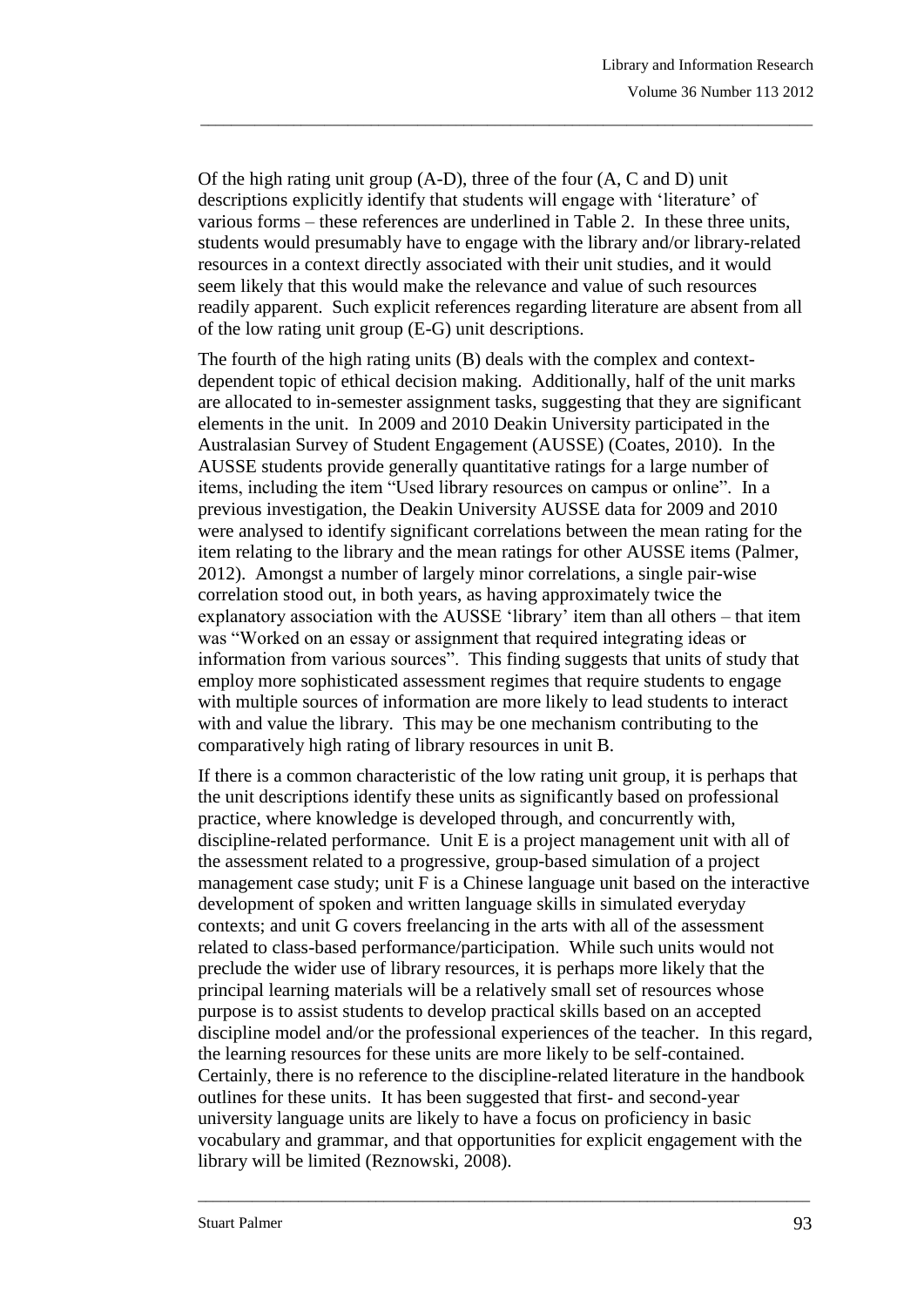The proposed distinguishing characteristics of the high and low rating units are not mutually exclusive. An apparent strong 'practice' focus in the units with low mean ratings for SETU item 6 does not mean that the high rating units are exclusively theoretical in nature. Overt references to 'literature' in a majority of the unit descriptions of units with high mean ratings for SETU item 6 do not preclude the low rating units from engagement with discipline literature. It is acknowledged that, compared to the relatively objective statistical analysis of the SETU data, the profiling exercise is based on qualitative interpretations of the summary handbook descriptions, and at this point should be taken as more indicative than definitive. In addition, there are other systematic and potentially confounding influences on SETU ratings that need to be considered. While the observed high and low rating unit groupings above did not exhibit any uniformity in year level or discipline area, a previous investigation at Deakin University did find that year level and discipline area were systematic influences on the mean SETU rating for item 6. It was found that postgraduate units had higher mean ratings than undergraduate units, and units from the health sciences had higher ratings than all others [\(Palmer, 2012\)](#page-16-12), though the effect sizes were minor. Likewise, other research has shown that the characteristics of individual teaching staff can have modest effect on SET data [\(Denson, Loveday & Dalton, 2010\)](#page-16-13), and over time the staff teaching in a particular unit will naturally change.

\_\_\_\_\_\_\_\_\_\_\_\_\_\_\_\_\_\_\_\_\_\_\_\_\_\_\_\_\_\_\_\_\_\_\_\_\_\_\_\_\_\_\_\_\_\_\_\_\_\_\_\_\_\_\_\_\_\_\_\_\_\_\_\_\_\_\_\_\_\_\_\_\_\_\_\_\_\_\_

## **4 Implications for practice**

It has been observed that high ratings of library user service satisfaction may be associated with the active promotion of such services [\(Mundt, 2003\)](#page-16-4). But, in the case of library resources, merely promoting resources to students is unlikely to lead significant additional use or appreciation of such resources in a unit of study that is not structured to provide students with a rationale for engaging with them. What seems clear is that those units which explicitly incorporate student interaction with information resources beyond those provided within the relatively enclosed unit environment are more likely to lead students to engage with the library in some form. Assessment appears to be an important strategic lever for generating student engagement with the library. Students are strongly (and rationally) motivated by what is assessed [\(James, McInnis & Devlin, 2002\)](#page-16-14), and assessment tasks that incorporate opportunities to interact with the library in substantial ways have the potential to result in higher student ratings of the value of library resources. This contention is supported by the observed link in the Deakin University AUSSE data that complex assessment tasks are associated with student use of the library. Changing unit assessment can only be achieved by working with unit chairs/convenors and those with the responsibility of designing the unit learning environment. Convincing busy academic staff of the need to modify their units will require both a strong rationale and ready suggestions for change. Results from analyses based on the profiling method presented here, tactfully presented, may assist in identifying the need for action. Building a collection of cases/exemplars of unit interventions, including the evaluation of effective impacts, may assist in demonstrating the worth of action. The exact form(s) of intervention will depend on the discipline area in question and the nature of the unit under consideration, and will require the professional expertise of the librarian, along with excellent listening, advocacy and negotiation skills.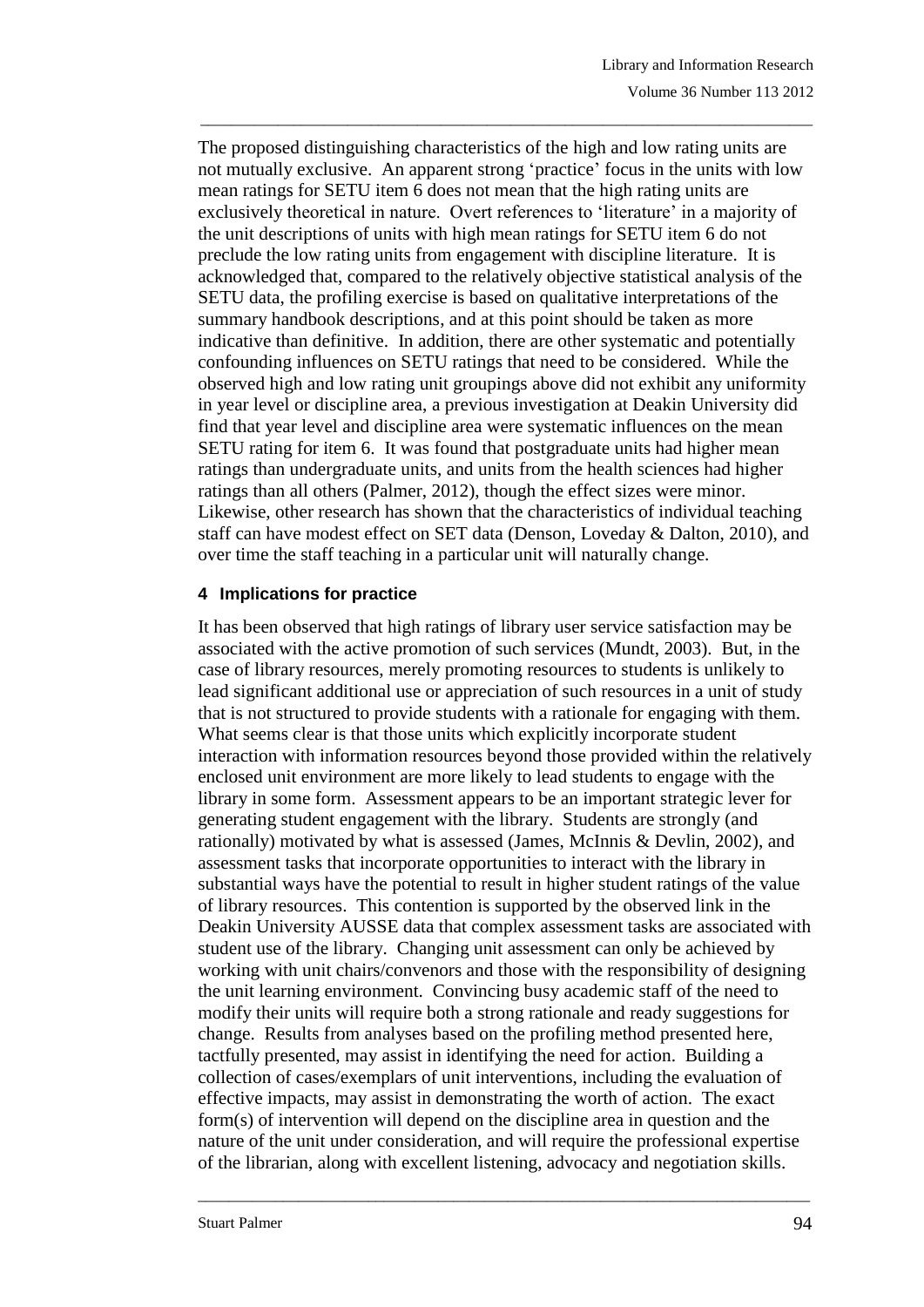The academic staff performance evaluation system at Deakin University incorporates consideration of SETU results. As Figure 3 shows, the mean rating for SETU item 6 is often amongst the lowest of the ten items reported. Anecdotally, a common response from staff to a low rating for item 6 is to suggest that it is "the responsibility of the library". In reality, the strong association between SETU item 6 and all other SETU items observed in Table 1 and Figure 4 suggests otherwise. Whether it is due to a 'halo effect' association with other unit SETU item ratings (good or bad), and/or as a direct and natural consequence of the pedagogy and assessment methods employed in the unit, it would seem that the mean rating obtained for SETU item 6 is significantly the responsibility of those planning and teaching the unit. Achieving any changes desired to improve the mean rating for SETU item 6 is likely to require meaningful discussions with the unit chair/team regarding the learning design employed in the unit. Currently, a 'high' mean rating for all SETU items is viewed as a desirable goal. Given that the mean rating for SETU items 6 seems to be linked at least partially to the nature of, and pedagogy adopted by, the unit in question, the universal desirability of achieving the highest possible rating for SETU item 6 could be reconsidered. Units of study with the specific intention of being performance- or practice-based might not be expected to automatically receive as high a mean rating for SETU item 6 as units specifically designed to engage with discipline-related literature resources.

\_\_\_\_\_\_\_\_\_\_\_\_\_\_\_\_\_\_\_\_\_\_\_\_\_\_\_\_\_\_\_\_\_\_\_\_\_\_\_\_\_\_\_\_\_\_\_\_\_\_\_\_\_\_\_\_\_\_\_\_\_\_\_\_\_\_\_\_\_\_\_\_\_\_\_\_\_\_\_

# **5 Conclusion**

Surveys of service quality are widely used in libraries as a measure of user satisfaction. However, student evaluation of teaching (SET) data suggest that even when library service quality is rated highly, library resource quality may not necessarily be. Using large institutional SET data sets containing items related to the library, it was observed that student mean rating of library resources was significantly and positively correlated with the mean ratings of all other aspects of units of study surveyed. This result, by itself, did not usefully illuminate which unit characteristics differentially contributed to student ratings of library resource quality. A new methodology incorporating both quantitative and qualitative profiling was proposed to help discern the unit characteristics that were the differentiators of student ratings of library resource quality. From the sub-set of those units with an 'unremarkable' rating for teaching quality (those around the mean of all mean teaching ratings), those units with the 'extreme' (highest and lowest) library resource quality ratings were selected for investigation. Examination of the handbook descriptions for those units suggested that units of study which explicitly incorporated student interaction with the wider literature and other information resources beyond those provided within the unit environment may lead students to engage with the library in deeper ways that highlight the value of library resources, and hence lead to higher mean ratings of library resource quality.

The unit selection method documented here provides a process for identifying those units of study with a high or low mean rating of library resource quality relative to their mean rating for general teaching quality. While it would be possible to use the method described in this paper to 'target' specific units for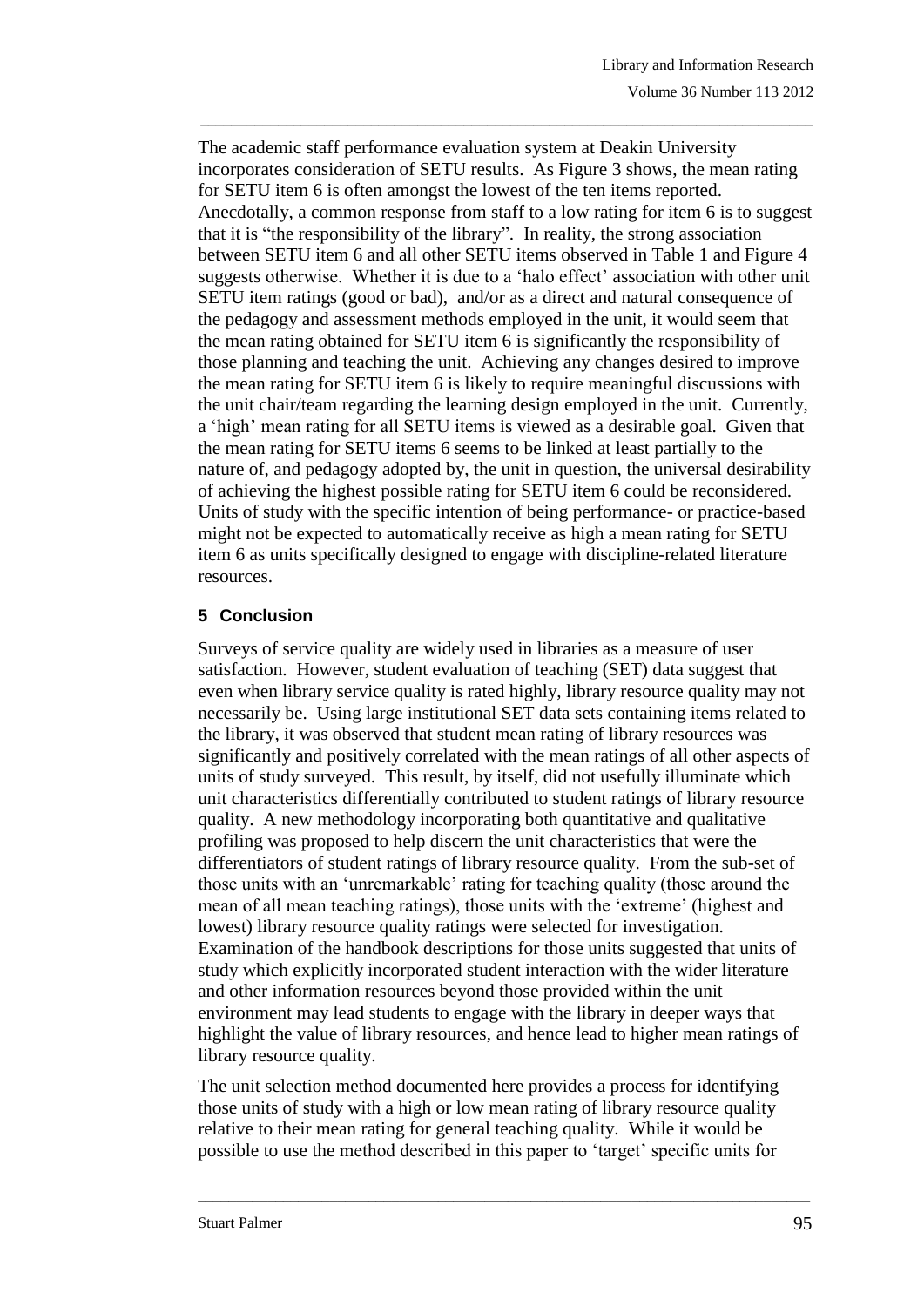'remediation' in relation to low ratings for SETU item 6, such an action is not yet warranted. The profiling of the selected units presented here was a desk audit of publicly available unit descriptions. A more extensive investigation covering the unit learning resources and interviews with the unit chairs might confirm (or refute) the findings and/or reveal other characteristics that might serve as differentiators between those units scoring high and low mean ratings of library resource quality. It is hoped that this initial work will act as a stimulus for additional investigation into those factors that contribute to students valuing library learning resources.

\_\_\_\_\_\_\_\_\_\_\_\_\_\_\_\_\_\_\_\_\_\_\_\_\_\_\_\_\_\_\_\_\_\_\_\_\_\_\_\_\_\_\_\_\_\_\_\_\_\_\_\_\_\_\_\_\_\_\_\_\_\_\_\_\_\_\_\_\_\_\_\_\_\_\_\_\_\_\_

## **References**

<span id="page-15-6"></span>Arambewela, R. & Hall, J. (2006) A comparative analysis of international education satisfaction using SERVQUAL, *Journal of Services Research*, **6**(1), 141-163.

<span id="page-15-5"></span>Barrie, S. & Ginns, P. (2007) The linking of national teaching performance indicators to improvements in teaching and learning in classrooms, *Quality in Higher Education*, **13**(3), 275-286.

<span id="page-15-7"></span>Brookes, M. (2003) Evaluating the 'student experience': An approach to managing and enhancing quality in Higher Education, *Journal of Hospitality, Leisure, Sport and Tourism Education*, **2**(1), 17-26.

<span id="page-15-2"></span>Brown, T.J., Churchill Jr, G.A. & Peter, J.P. (1993) Improving the measurement of service quality, *Journal of Retailing*, **69**(1), 127-139.

<span id="page-15-3"></span>Buttle, F. (1996) SERVQUAL: review, critique, research agenda, *European Journal of Marketing*, **30**(1), 8-32.

<span id="page-15-4"></span>Chen, I.J., Gupta, A. & Rom, W. (1994) A study of price and quality in service operations, *International Journal of Service Industry Management*, **5**(2), 23-33.

<span id="page-15-9"></span>Coates, H. (2010) Development of the Australasian survey of student engagement (AUSSE), *Higher Education*, **60**(1), 1-17.

<span id="page-15-0"></span>Cook, C., Heath, F., Kyrillidou, M. & Webster, D. (2001) The forging of consensus: a methodological approach to service quality assessment in research libraries – the LibQUAL+™ experience, in: *4th Northumbria International Conference*, Pittsburgh, PA, 93-103.

<span id="page-15-1"></span>Crawford, J. (2003) Reviewing a programme of evaluation in an academic library: the case of Glasgow Caledonian University, *Performance Measurement and Metrics*, **4**(3), 113-121.

<span id="page-15-8"></span>Deakin University (2009) *Teaching and Learning Committee Agenda Paper 15.1 - Recommendation for changes to the SETU questionnaire for 2010*. URL: [http://theguide.deakin.edu.au/TheGuide/TheGuide2011.nsf/e216f1c834e829d2ca2](http://theguide.deakin.edu.au/TheGuide/TheGuide2011.nsf/e216f1c834e829d2ca257735000b9a44/c58970e566ab4697ca25778b0008afe8/$FILE/ATTCCJ16.pdf/Agenda%20Paper%2015.1.pdf#page=13) [57735000b9a44/c58970e566ab4697ca25778b0008afe8/\\$FILE/ATTCCJ16.pdf/A](http://theguide.deakin.edu.au/TheGuide/TheGuide2011.nsf/e216f1c834e829d2ca257735000b9a44/c58970e566ab4697ca25778b0008afe8/$FILE/ATTCCJ16.pdf/Agenda%20Paper%2015.1.pdf#page=13) [genda%20Paper%2015.1.pdf#page=13](http://theguide.deakin.edu.au/TheGuide/TheGuide2011.nsf/e216f1c834e829d2ca257735000b9a44/c58970e566ab4697ca25778b0008afe8/$FILE/ATTCCJ16.pdf/Agenda%20Paper%2015.1.pdf#page=13) [accessed 5 June 2012].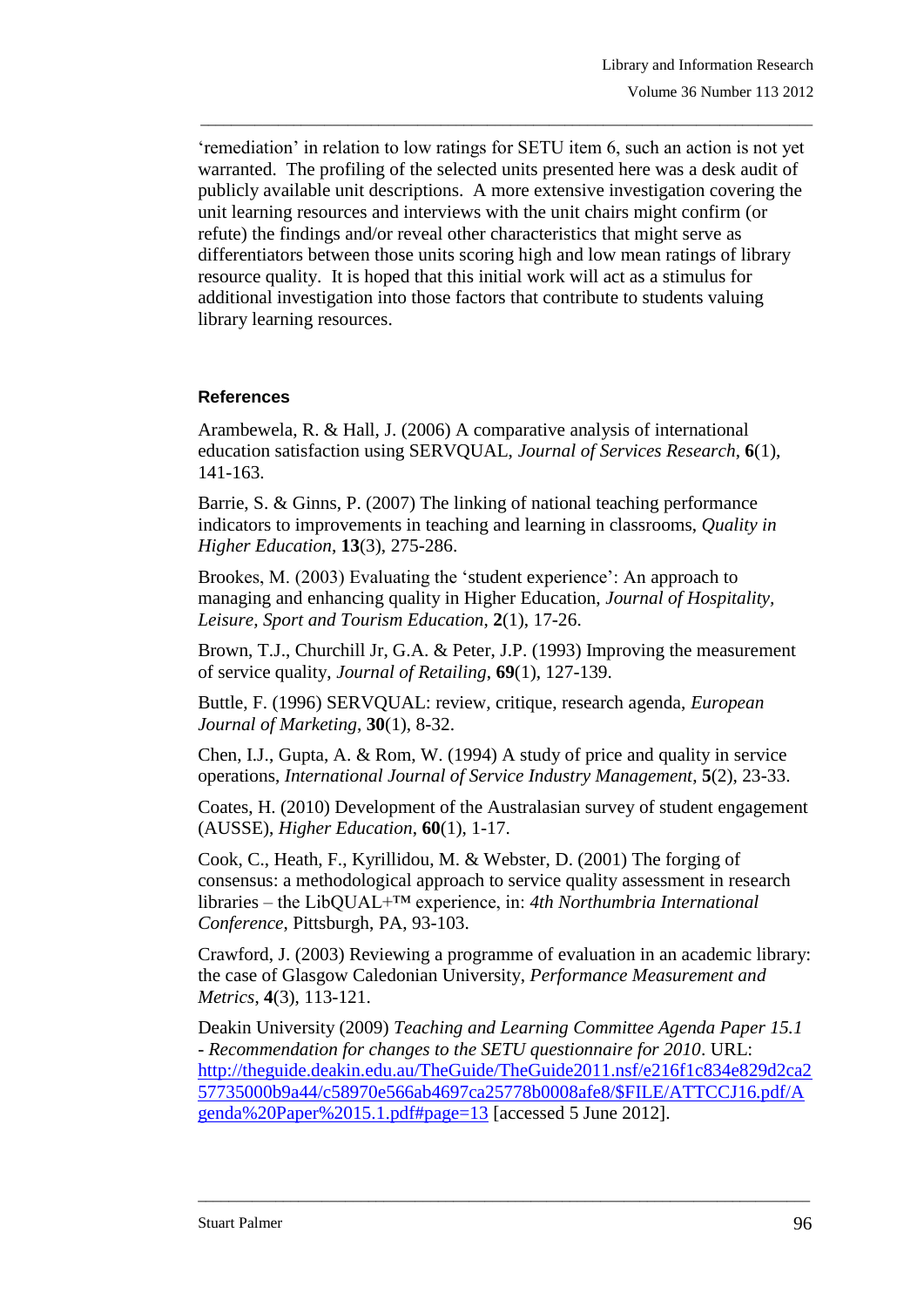<span id="page-16-11"></span>Deakin University (2010) *Handbook archive*. URL: <http://www.deakin.edu.au/current-students/handbooks/2010/archive.php> [accessed 5 June 2012].

\_\_\_\_\_\_\_\_\_\_\_\_\_\_\_\_\_\_\_\_\_\_\_\_\_\_\_\_\_\_\_\_\_\_\_\_\_\_\_\_\_\_\_\_\_\_\_\_\_\_\_\_\_\_\_\_\_\_\_\_\_\_\_\_\_\_\_\_\_\_\_\_\_\_\_\_\_\_\_

<span id="page-16-6"></span>Deakin University (2011) *Unit Evaluation System*. URL: <http://www.deakin.edu.au/unit-eval/results/general.php> [accessed 5 June 2012].

<span id="page-16-13"></span>Denson, N., Loveday, T. & Dalton, H. (2010) Student evaluation of courses: what predicts satisfaction?, *Higher Education Research & Development*, **29**(4), 339 - 356.

<span id="page-16-5"></span>Graduate Careers Australia (2010) *Graduate Course Experience 2009 - The report of the course experience questionnaire*. Melbourne: Graduate Careers Australia.

<span id="page-16-10"></span>Griffiths, J.R. (2008) Measuring the quality of academic library electronic services and resources, in: *17th Hellenic Conference of Academic Libraries*, Ioannina, 1-14.

<span id="page-16-7"></span>Gruber, T. & Voss, R. (2010) Examining student satisfaction with higher education services, *The International Journal of Public Sector Management*, **23**(2), 105-123.

<span id="page-16-0"></span>Horn, A., Calvert, P. & Ferguson, S. (2009) Academic libraries. *In:* Abdullahi, I. (ed.), *IFLA Publications 136-37: Global Library and Information Science*. The Hague: International Federation of Library Associations and Institutions. 243-252.

<span id="page-16-14"></span>James, R., McInnis, C. & Devlin, M. (2002) *Assessing Learning in Australian Universities*. Melbourne: Centre for the Study of Higher Education and The Australian Universities Teaching Committee.

<span id="page-16-3"></span>Jayasundara, C.C. (2011) A modular approach to customer satisfaction in relation to service quality, *Journal of the University Librarians' Association of Sri Lanka*, **15**(1), 23-82.

<span id="page-16-9"></span>Joo, S. (2010) Effects of ease of use, effectiveness, and use frequency on user satisfaction in academic library website uses, in: *iConference 2010 Proceedings*, Urbana-Champaign, 454-456.

<span id="page-16-1"></span>Li, R.Y. & Kaye, M. (1998) A Case Study for Comparing Two Service Quality Measurement Approaches in the Context of Teaching in Higher Education, *Quality in Higher Education*, **4**(2), 103-113.

<span id="page-16-4"></span>Mundt, S. (2003) Benchmarking user satisfaction in academic libraries – a case study, *Library and Information Research* **27**(87), 29-37.

<span id="page-16-2"></span>Nitecki, D.A. (1996) Changing the concept and measure of service quality in academic libraries, *The Journal of Academic Librarianship*, **22**(3), 181-190.

<span id="page-16-8"></span>Owusu-Ansah, E.K. (2004) Information Literacy and Higher Education: Placing the academic library in the center of a comprehensive solution, *The Journal of Academic Librarianship*, **30**(1), 3-16.

<span id="page-16-12"></span>Palmer, S. (2012) Discovering the value that the library can contribute to quality teaching and learning through student evaluation data, in: *Australian Library and Information Association Biennial Conference 2012*, Sydney.